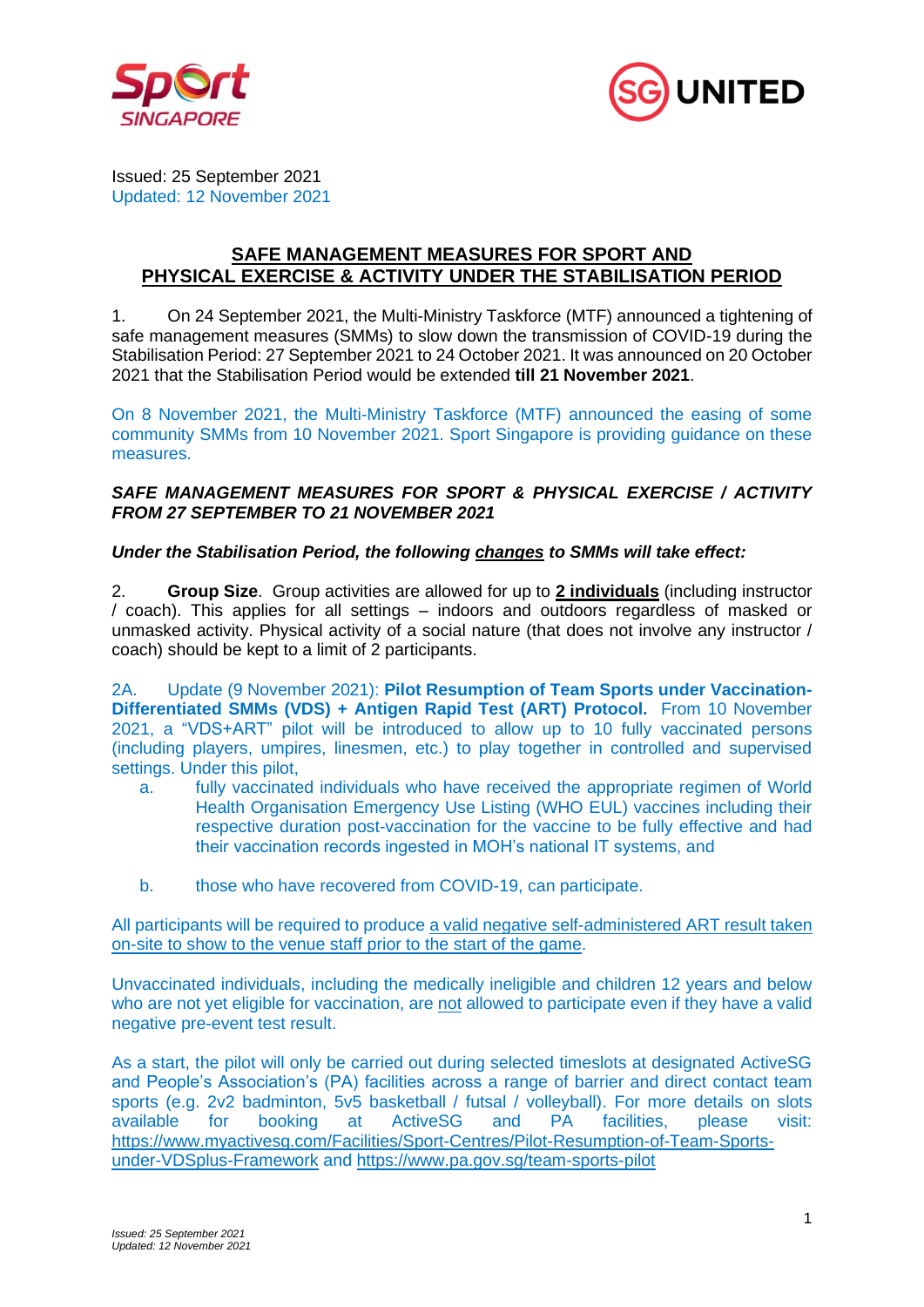



This pilot will be extended to suitable private facility operators at a later date. More information will be provided in due course. Update (12 November 2021): The next phase of the pilot will now extend to private facility operators so that more fully-vaccinated individuals can enjoy team sport safely. Interested private facility operators who are able to prove their readiness to adhere to the measures under the VDS+ART protocol and other SMMs, are invited to submit their application via<https://circle.myactivesg.com/industry/support/team-sport-pilot> from 12 November 2021. Registration will close on 2359hrs on 19 November 2021. Sport Singapore will assess factors such as the operational readiness of the operator, the type of sports on offer, and the geographic spread of the facilities, when selecting facility operators for the pilot.

Sport Singapore will work closely with applicants to ensure they have the necessary measures in place and depending on their operational readiness, may allow some to start operations before the end of the registration period.

Enforcement officers and safe distancing ambassadors will conduct regular spot checks at the designated venues to ensure compliance with the required SMMs by the participants.

Team sport formats in other unsupervised settings will continue to adhere to the prevailing national group size of 2 persons.

- 3. **Organised Classes / Programmes**. For organised classes / programmes,
	- a. Multiple groups of **2**, up to 50 participants (including instructor / coach) or up to the capacity limit of the venue, whichever is lower, can take place for indoor masked and outdoor masked/unmasked activities.
	- b. Multiple groups of **2**, up to 30 participants (including instructor / coach) or up to the capacity limit of the venue, whichever is lower, can take place for indoor unmasked activities. All participants have to be fully vaccinated<sup>1</sup> for the class/programme to take place. If any of the participants is not fully vaccinated (or does not have a valid PET result / is not a recovered COVID-19 individual), then indoor unmasked activity for that group is prohibited.

4. **Vulnerable Groups.** Update (9 November 2021): To protect our seniors and at the same time provide them with safe outlets to stay active, healthy and socially connected, Sport Singapore will be piloting sport and physical activities for fully-vaccinated or COVID-19 recovered seniors (60 years and above) in a controlled environment at selected ActiveSG Sport Centres under the supervision of Sport Singapore's staff, Enforcement Officers and Safe Distancing Ambassadors, from 10 November 2021. Activities such as aquatic programmes, badminton, pickleball, square stepping, etc, will be held at specific sites and dedicated timings to ensure that the participating seniors do not mix with the participants of other programmes. More information will be available on [myactivesg.com.](https://www.myactivesg.com/)

*<sup>1</sup>An individual is considered fully vaccinated two weeks after receiving a full regimen of the Pfizer-BioNTech/ Comirnaty or Moderna vaccines, or any WHO EUL vaccines, with the vaccination status updated in MOH's national IT systems. Unvaccinated individuals with a valid negative result on a Pre-Event Test taken within the past 24 hours at an MOH-approved medical service provider before the expected end of the class/programme/event, or recovered COVID-19 individuals, are of similarly lower risk, and may also join in the group of fully vaccinated individuals. From 1 December 2021, individuals who are medically ineligible for all COVID-19 vaccines under the National Vaccination Programme can take part in activities at VDS facilities (does not include participation under the "VDS+ART" Team Sport Pilot) without needing to take a Pre-Event Test. Refer to <https://www.moh.gov.sg/covid-19/pet> for more details.*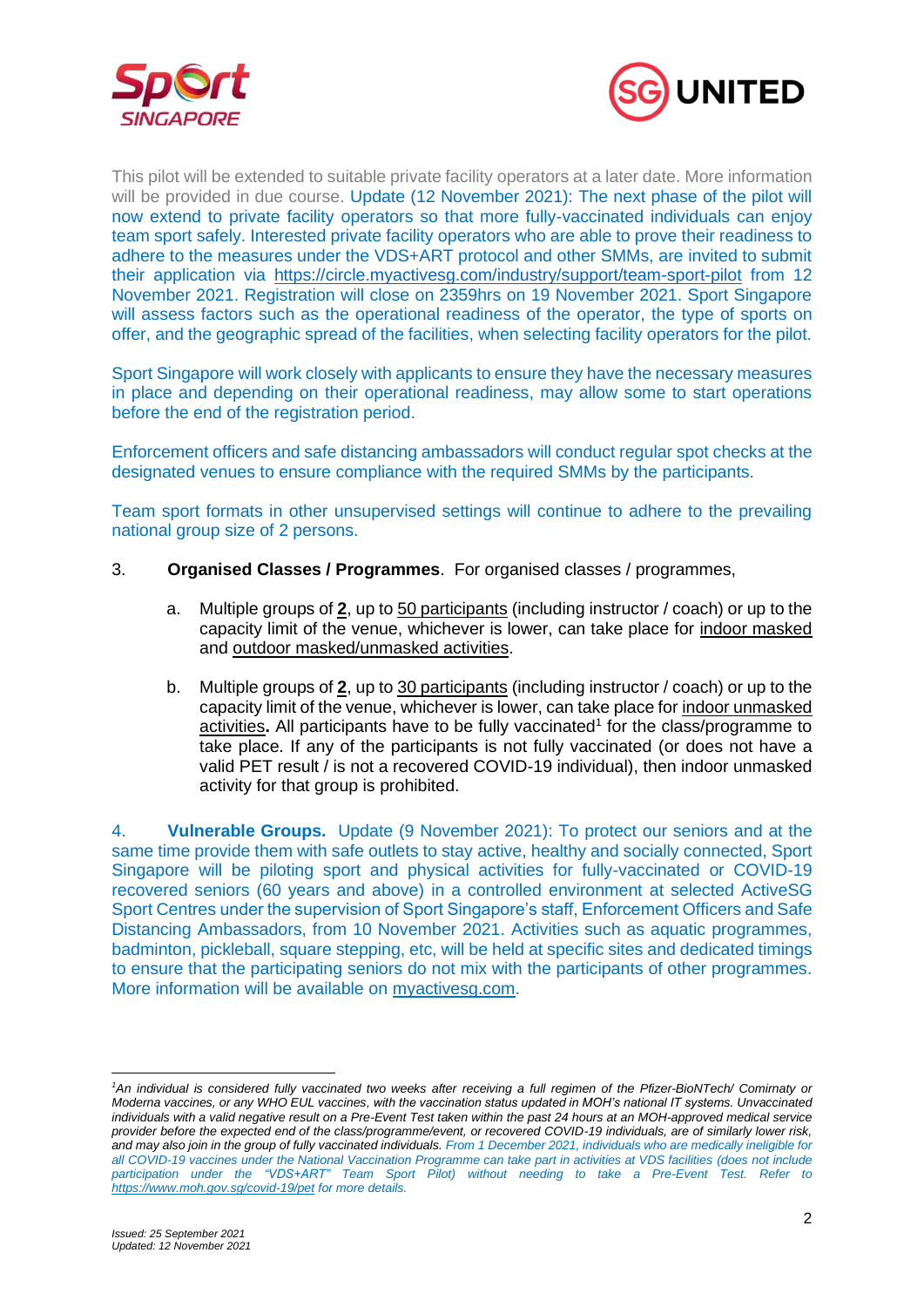



In line with [Ministry of Education's announcement on 7 October](https://www.moe.gov.sg/news/press-releases/20211007-phased-resumption-of-face-to-face-lessons-for-primary-schools-from-11-october) on the resumption of face-toface classes, **all organised sport or physical exercise/activity classes/ programmes** catering to **children 12 years old and below** (born in 2009 onwards) can resume in-person from 11 October 2021. However, operators are strongly encouraged to continue conducting these classes online as much as possible. **For indoor unmasked classes/programmes/activities,** the following SMMs will apply to this age group:

- a. Only 1 group of **not more than 2 participants** (including instructor). If both individuals are unvaccinated children, they must be from the same household
- b. There can be **no multiple groups** of 2 participants
- c. The instructor must be fully vaccinated (includes those that have valid PET result / have recovered from COVID-19)

To be clear, in an indoor, unmasked organised class/programme/activity, only a 1-on-1 class/programme/activity between the instructor and a participant who is 12 years and below can take place.

#### *These existing SMMs continue to be in effect during the Stabilisation Period:*

- 5. **Physical Distancing**. Update (9 November 2021): While exercising and playing sport, the following physical distancing requirements apply from 10 November 2021:
	- a. 2-metre physical distancing between individuals for general physical activities, unless the nature of activity requires the distance to be shortened;
	- b. 2-metre physical distancing between individuals for indoors high intensity or high movement exercise classes, unless the nature of activity requires the distance to be shortened. This distance is reduced from 3-metres before.

For instance, in an exercise studio, participants have to maintain the above distancing during the workout when performing exercise but may interact within the same group during intervals. If there are multiple groups, the groups must maintain a distance of 2 metres apart at all times and not intermingle. To be clear, there shall be no cross-mixing or cross-playing between groups i.e. no modified versions of games where a ball is being played between two groups.

6. **Venue Capacity and Density**. Sport/recreational facilities can only admit a maximum number of persons according to its Gross Floor Area based on 10 Sqm per person<sup>2</sup>, up to a maximum of 50 persons. No facility, regardless of size, shall admit more than 50 persons at any single point in time. However, large complexes or multi-function premises such as country clubs or larger premises, may treat different parts of their premises as separate facilities, provided that they are well separated by physical barriers such that intermingling is not possible. Each of these facilities are to have separate TraceTogether-only SafeEntry (TT-only SE) or SafeEntry Gateway (SEGW) check-in & check-out, as well as other screening provisions.

7. *Vaccination-Differentiated SMMs at Indoor Sport Facilities.* Permitted enterprises are advised to determine if they will be able to effectively implement vaccination-differentiated SMMs (VDS) at their indoor facilities. Facilities that do not implement checks on vaccination

*<sup>2</sup> The Gross Floor Area includes exercises spaces, as well as other spaces such as changing rooms, rest areas within the facility. Facilities smaller than 50 sqm can admit up to 5 persons but must adhere to distancing rules; the 5 persons do not include staff.*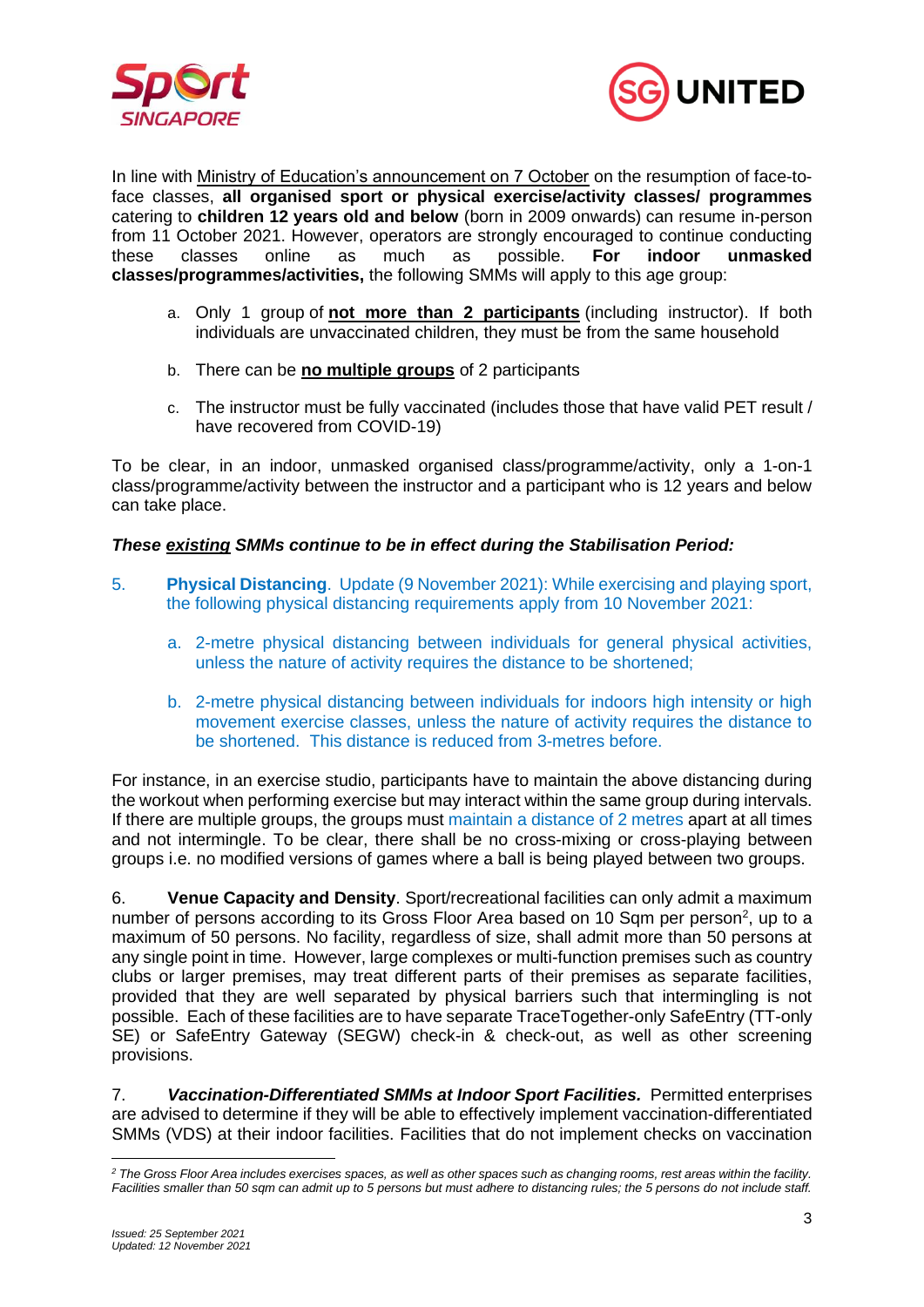



status will not be allowed to conduct unmasked indoor activities or provide common equipment. These facilities may only continue to conduct indoor masked activities without provision of equipment.

8. Permitted enterprises that implement VDS are responsible for conducting checks on the vaccination status of all staff and participants. Beyond the usual screening measures such as TraceTogether-only SafeEntry (TT-only SE) and SafeEntry Gateway (SEGW) check-in & check-out, they are to ensure that every person who enters their premises have their vaccination status checked and recorded manually or electronically. Persons who do not have their vaccination status verified will be denied participation in indoor unmasked activities. Permitted enterprises are to set up proper checking protocol at their access control points.

9. Permitted enterprises may cater for indoor unmasked activities for fully vaccinated individuals<sup>3</sup> (includes those that have valid PET result / have recovered from COVID-19) in clearly demarcated spaces away from other users, in accordance with the guidelines below. Enterprises will also have to ensure that vaccinated individuals (includes those that have valid PET result / have recovered from COVID-19) who participate in such activities do not mix with other users for the entire time they are within the facility (including in common areas such as changing rooms and toilets). In such situations, the individuals from different categories should be clearly marked by use of coloured wrist tags or passes or some other form of differentiating identification.

10. **Provision of Common Equipment**. For outdoor facilities, operators can provide common equipment for their participants. For indoor facilities, VDS needs to be implemented before common equipment such as weight, strength or resistance training equipment, climbing walls, yoga mat etc can be made available. Operators will have to verify the vaccination status of all participants, and ensure that only fully vaccinated individuals (includes those that have valid PET result / have recovered from COVID-19) will be allowed to participate in indoor unmasked activities. To be clear, even if an indoor facility does not offer unmasked activity, it will have to institute checks on vaccination status upon entry if common equipment is provided at that facility. In such instance where activities are indoors and equipment is provided, vaccinated and unvaccinated persons are allowed to be in the same group of 2 individuals as long as they remain masked. Thorough sanitisation is to be instituted at regular intervals to minimise risk of transmission via common surfaces.

11. **Enhanced SMMs for Indoor Facilities**. Operators, staff, participants and instructors of indoor facilities will also have to adhere to an enhanced set of SMMs as per Annex.

12. **Large Group Outdoor Classes**. Approved large outdoor classes at public spaces such as parks and HDB common areas can continue, subject to the venue size and SMM requirements as stated in this guidance. All instructors must also be registered with Sport Singapore via [https://circle.myactivesg.com/programmes/classes/coaches/outdoor-classes](https://circle.myactivesg.com/programmes/classes/coaches/outdoor-classes-instructor-registration)[instructor-registration.](https://circle.myactivesg.com/programmes/classes/coaches/outdoor-classes-instructor-registration) Subsequent approval from facility owner needs to be sought before activities can be conducted.

13. **Sport Events.** Sport events can continue during the stipulated period as follows:

a. Spectator Sport Events**.** Update (9 November 2021): From 10 November 2021, spectator sport events, such as Singapore Premier League football matches can

*<sup>3</sup> Refer to footnote 1*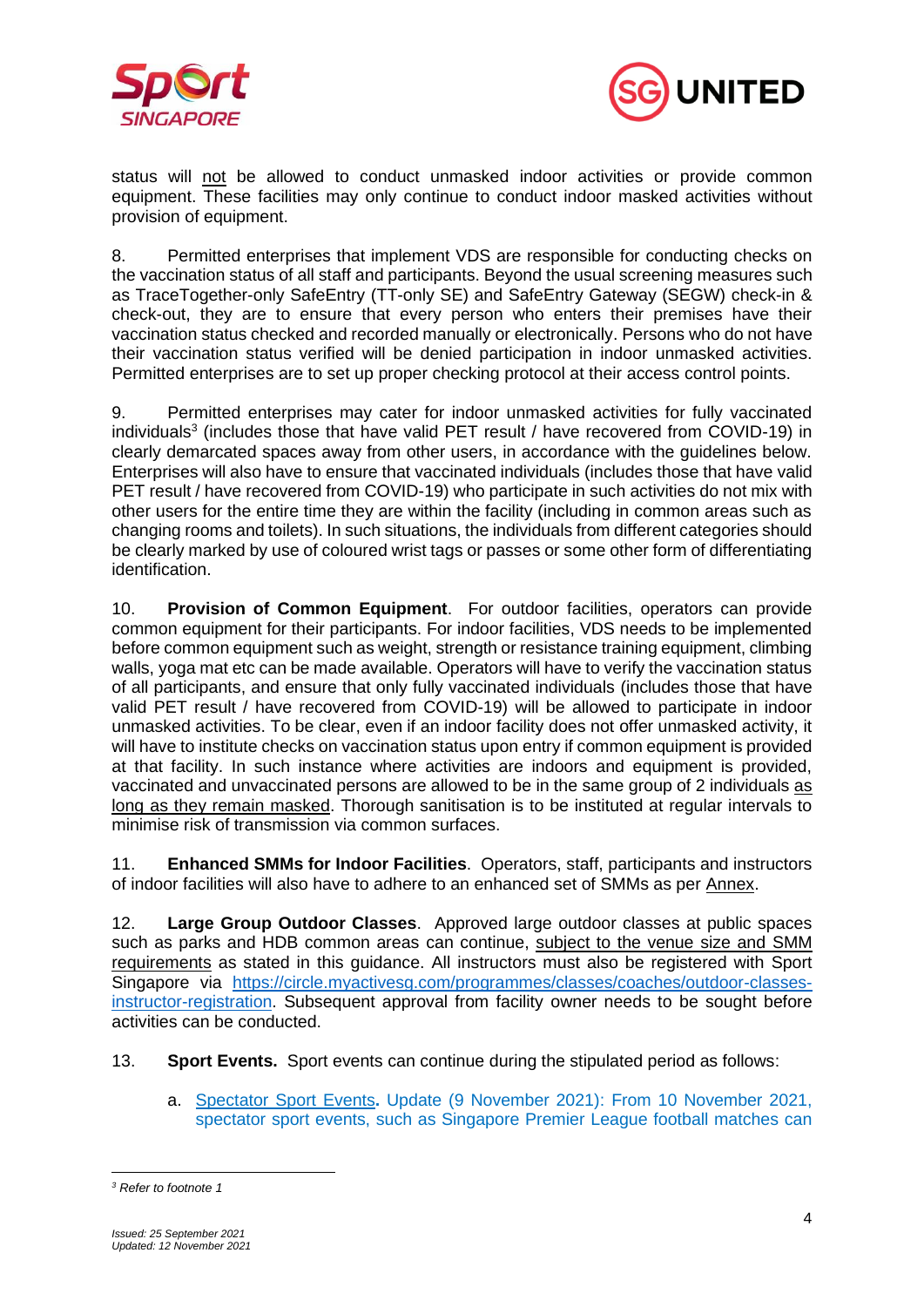



proceed with up to 1,000 spectators if all spectators are fully vaccinated<sup>4</sup> (includes those that have valid PET result / have recovered from COVID-19). Spectators will be in zones of up to 100 persons (up from 50 per zone before).

b. Mass Participation Sport Events. Update (9 November 2021): From 10 November 2021, mass participation sport events, such as mass runs, open-water swims, cycling and triathlon events, can proceed with up to 1,000 participants per session<sup>5</sup>, if all participants are fully vaccinated (includes those that have valid PET result / have recovered from COVID-19). Participants will be organised in waves of up to 100 persons (up from 50 per wave before).

At this juncture, mass participation sport events will not be allowed to have invited spectators. Organisers are to put in place measures to prevent the spontaneous gathering of onlookers for such events.

From 27 September to 21 November 2021, mass participation sport events catering to seniors 60 and above are discouraged.

c. Sport Competitions & Tournaments refer to competitions involving timed races or head-to-head matches where there could be multiple heats or qualifying rounds ("sessions"). Such events can continue but must not exceed 50 persons in each facility at any single point in time. Organisers are advised to arrange competitions with different sessions, adequately separated within a day (i.e. at different times of a day) or across multiple days, to avoid congregation.

Each match is allowed to have up to 2 persons in the field of play at any single point in time. For indoor unmasked competitions or activities, only fully vaccinated persons (includes those that have valid PET result / have recovered from COVID-19) may participate in such events.

For such sport competitions and tournaments, spectators are permitted, but must comply with the requirements at paragraph 13(a) above.

From 27 September to 21 November 2021, sport competitions and tournaments catering to seniors 60 and above are discouraged.

Unvaccinated children aged 12 and below may be included and exempted from pre-event testing but must be limited to no more than 20% of total attendance. If there are any spectators/participants who are unvaccinated or untested (other than children aged 12 and below), the event will have to be capped at 50 persons.

Update (9 November 2021): At sport events where public speaking is necessary, such as a by the guest-of-honour or an event emcee, the speaker can be unmasked as long as he/she maintains a distance of at least 2 metres from the audience whilst speaking. The speaker will have to be masked after delivering his/her speech. To be clear, this provision does not apply to an instructor/coach/referee unmasking to give instructions.

14. All sport events that involve more than 50 persons in total (including participants, spectators, officials, event crew and support staff) will need to be endorsed by Sport Singapore

*<sup>4</sup> Refer to footnote 1*

*<sup>5</sup> Different sessions are required to be adequately separated by time to avoid the congregation of participants at the venue and its vicinity. Organisers may propose the number of sessions and time interval between sessions to ensure safe participation, which may vary depending on context.*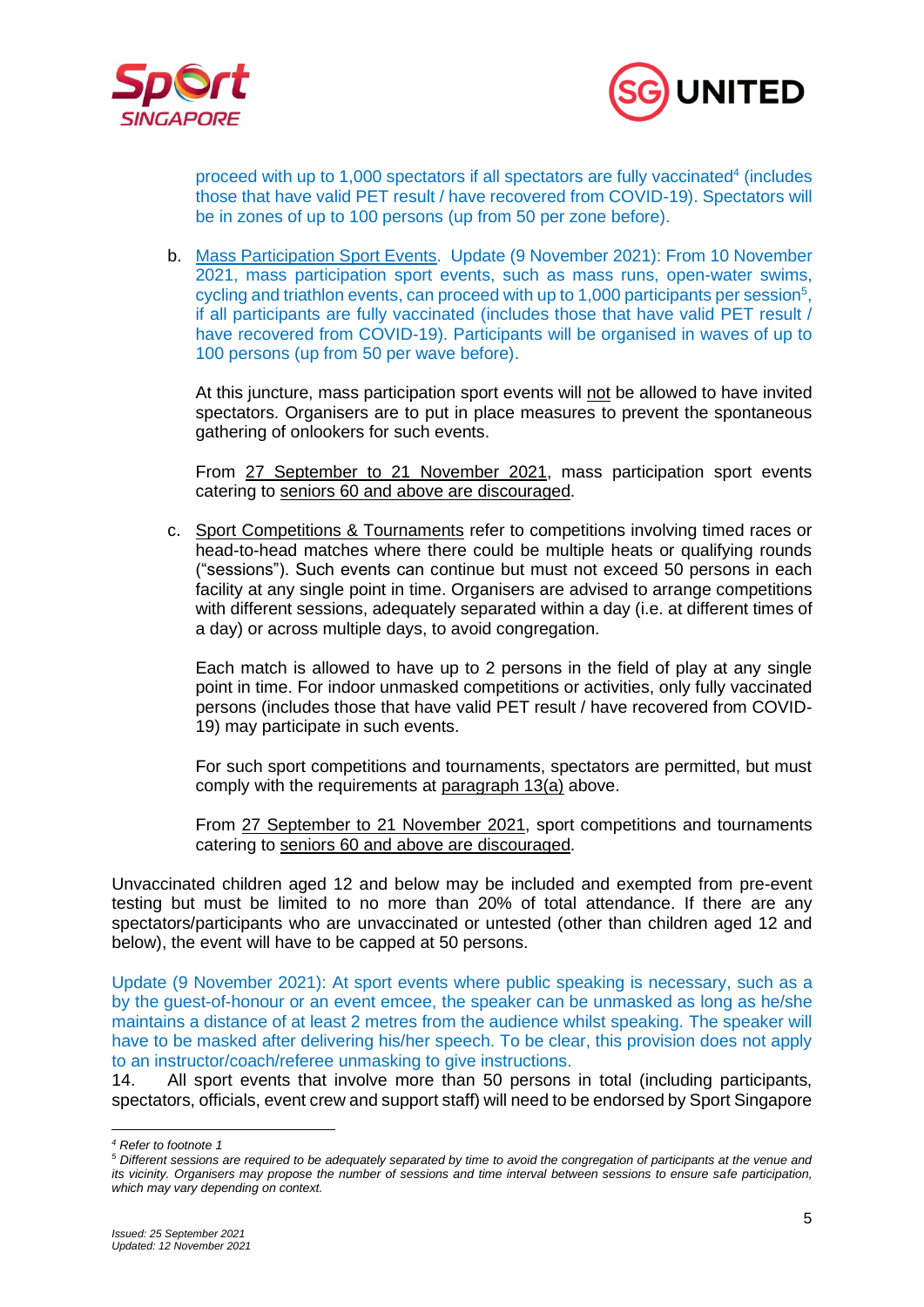



before they can be conducted. Organisers will have to submit an application to Sport Singapore using the Sport Event Application form and emailing it to SPORT Covid@sport.gov.sg at least 14 days prior to the start of the event to give time for evaluation and discussion. Organisers are advised not to carry out related marketing/publicity efforts before receiving endorsement from Sport Singapore, as the event may require modifications before it may proceed.<sup>6</sup>

Sport Singapore's endorsement is only for the sport event SMMs. Organisers will need to seek further approval from facility owner / relevant agencies before their event can proceed. Events that were previously endorsed by Sport Singapore will need to have their SMMs updated and organisers are to resubmit their plans using the prescribed form for endorsement by Sport Singapore.

15. In addition to the SMMs under the preceding paragraphs, other SMMs will continue to be in place, and should be complied with. These include, but are not limited to:

- a. **Mask wearing**. Masks should be worn as a default. Masks may be taken off when performing strenuous activity outdoors, and it must be put on immediately after the completion of high intensity sport and physical activities. In indoor settings, only fully vaccinated<sup>7</sup> individuals (includes those that have valid PET result / have recovered from COVID-19) may remove their masks when performing strenuous activity in a facility that has implemented vaccination-differentiated SMMs.
- b. **Intermingling to be avoided in changing rooms / toilets**. Individuals should not intermingle with others and linger within the facilities. Masks must be worn when one is changing in and out of one's sport attire / swimwear. If a mask is removed during shower or face-washing, it is to be worn promptly after. Changing rooms and toilets must be closed off if individuals cannot comply with these SMMs.
- c. **Sharing of common equipment should be minimised**. The sharing of equipment (when it is not prohibited) should be minimised as far as possible. The equipment should be wiped down / sanitised before passing on for use by the next user. This includes equipment such as weights and balls.
- d. **Facilitating contact tracing.** Operators and instructors are to maintain a complete set of data that clearly record how all participants are segregated into groups of up to 2 persons. Recent cases have revealed that sport and exercise operators and instructors have not been able to provide the required information, hampering contact tracing by the authorities. It is also the statutory responsibility of operators and instructors to ensure that all participants are properly checked in by TraceTogether-only SafeEntry (TT-only SE) or SafeEntry Gateway (SEGW). Where the activity permits (e.g. for spin classes), participants are to carry their devices such as TT Tokens to aid contact tracing. Even if an activity does not allow carriage of such devices, operators and instructors are to take steps to place the devices together to reflect group arrangement.

*<sup>6</sup> Organisers will be responsible for the costs of the event (including the additional costs of modifications), and/or compensation to participants arising from event postponement or cancellation.*

<sup>7</sup> *Refer to footnote 1*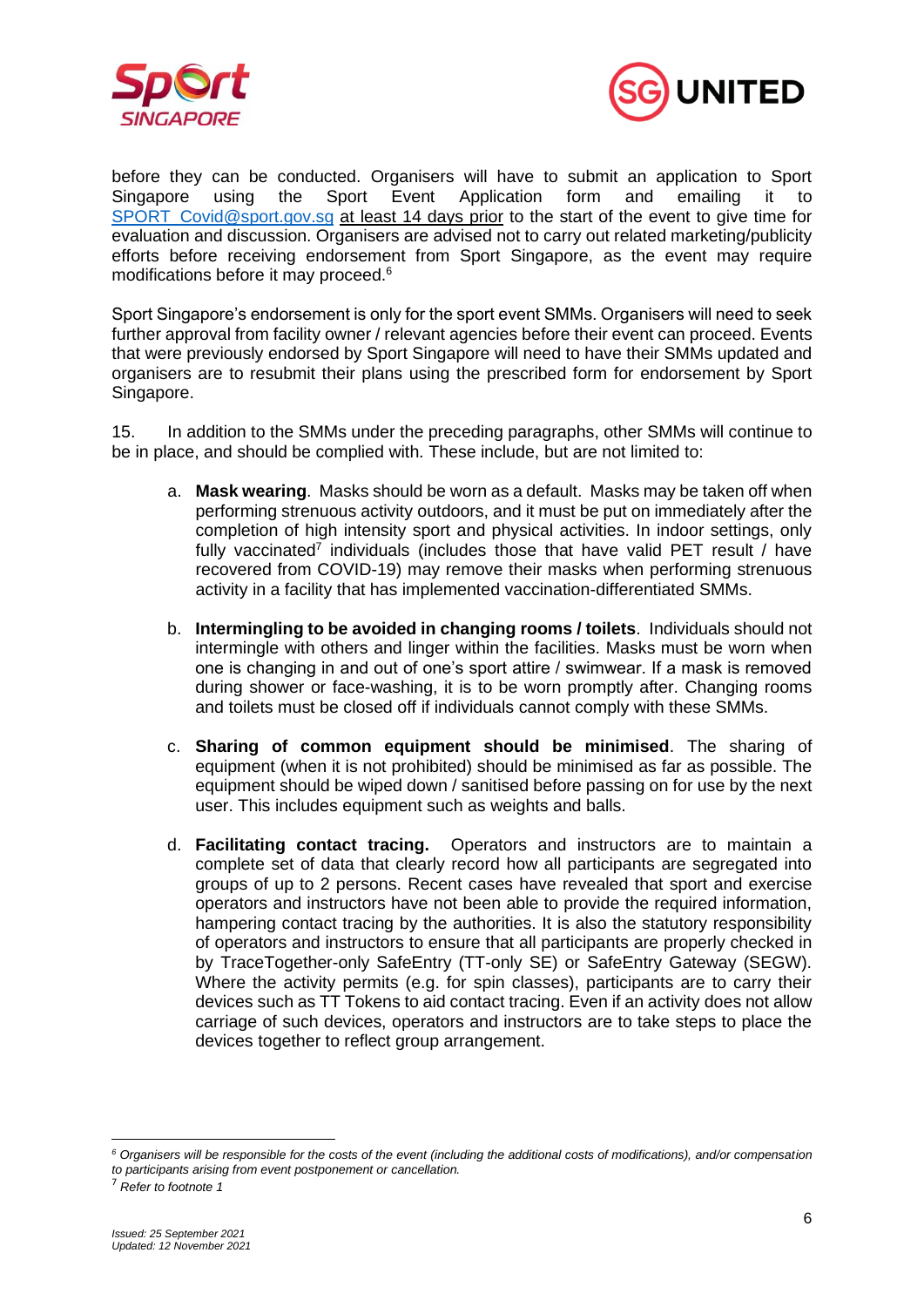



- e. **Reducing physical interaction & hygiene and ensuring safe distancing.** Owners or operators of facilities are responsible for ensuring SMMs are implemented, and that their patrons/users comply. Facility owners/operators must:
	- i. Organise human traffic flow and space management to ensure that the mixing of groups is minimised to transient contact.
	- ii. Put in place measures to minimise crowding or mixing at common facilities e.g. toilets. Where possible, specific common facilities should be designated to specific zones so that attendees from different zones do not mix when using such facilities.
	- iii. TraceTogether-only SafeEntry (TT-only SE) or SafeEntry Gateway (SEGW) must be implemented for participants and visitors. All participants and staff are to use either the TraceTogether app or the TraceTogether Tokens for check-in and check-out. Enforcement of this will be stepped up to ensure full compliance by all permitted enterprises. As announced by the Multi-Ministry Taskforce, the temperature screening requirement will be removed from 19 August 2021.
	- iv. Frequently disinfect common spaces and interactive components (e.g. smart kiosks, turnstiles, changing benches, hooks for clothes, etc). Operators are strongly encouraged to adopt good sanitation and hygiene practices to achieve the SG Clean quality mark.
	- v. All indoor premises should refer to the latest guidance on improving ventilation and indoor air quality in buildings amid the COVID-19 situation, available at: <https://go.gov.sg/bca-circular-improving-ventilation-iaq>
	- vi. Place hand sanitisers in close proximity of the facility entrance and high-touch surfaces like door handles. Attendees should be encouraged to sanitise their hands before entering and upon leaving the facility.
	- vii. Ensure that participants do not shout while engaging in physical activities. This is because shouting increases the risk of transmission via droplets.

### *FAST AND EASY TESTING AND "VACCINATE OR REGULAR TEST" REGIME FOR SPORT AND FITNESS SECTOR*

16. From 13 September 2021, the mandatory testing regime for the sport and fitness sector will be as follows:

- a. Under the mandatory Fast and Easy Test (FET) Rostered Routine Testing (RRT) regime, all workforce<sup>8</sup> (include full-time/part-time workers at the same premises such as cleaners, administrative staff, etc, even if they are masked and do not interact with unmasked persons) in the following sport / fitness settings will have to be tested once every seven days:
	- i. All indoor (regardless of masked or unmasked activities) sport / fitness facilities and activities
	- ii. All outdoor unmasked sport / fitness activities

*<sup>8</sup> Does not include volunteers and those who are not paid/compensated for their services.*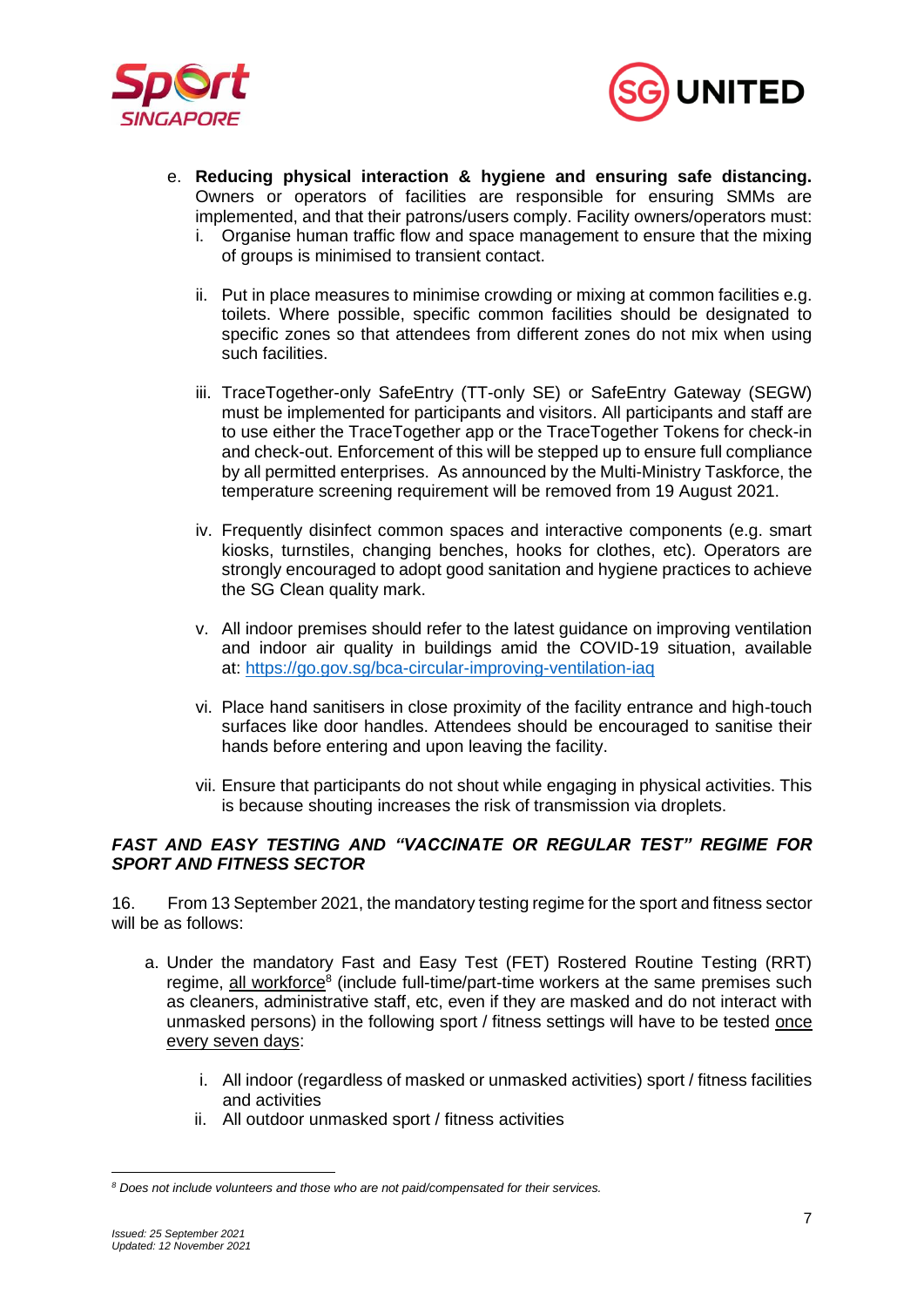



- iii. Activities involving children 12 years and under, regardless of masked or unmasked activities
- b. FET can be conducted via the Employer-led Supervised Self-Swab (ESSS) system<sup>9</sup>, or at Quick Test Centres (QTCs). The Government will be funding the cost of antigen rapid test (ART) kits for ESSS and the cost of testing at QTCs till 31 December 2021 for all workforce stipulated under 16 (a) (i), (ii), (iii).

17. From 1 October 2021, under the Vaccinate or Regular Test (VoRT) regime, any unvaccinated workers under paragraph 16 (a), will have to be tested twice every seven days. This will operate in tandem with FET and each weekly FET RRT will count towards one of the twice weekly VoRT requirements. The remaining VoRT requirement can also be fulfilled via the ESSS or at the QTCs. This additional test will not be funded by Government unless one is medically ineligible for vaccination.

18. The table below provides an overview of FET and VoRT. More details on FET and VoRT for sport and fitness sector is available [here](https://www.sportsingapore.gov.sg/Newsroom/Media-Releases/2021/June/(Updated-25-Sep-2021)-Fast-And-Easy-Testing-and-%E2%80%9CVORT%E2%80%9D-Regime-For-Sport-And-Fitness-Sector) or through the QR code.



| *Workforce defined as all workers <sup>10</sup> ,<br>including full-time/part-time workers<br>at the same premises such as<br>cleaners, administrative staff, etc,<br>even if they are masked and do not<br>interact with unmasked persons) in<br>the following sport / fitness settings: |                                                                                                                                     | <b>Fast and Easy Test</b><br>(FET) Rostered Routine<br><b>Testing (RRT)</b><br>Employer-led<br>i.<br><b>Supervised Self-</b><br>Swab (ESSS),<br><b>Quick Test Centres</b><br>ii.<br>(QTCs) | <b>Vaccinate or Regular Test</b><br>(VoRT)<br><b>Employer-led Supervised</b><br>i.<br>Self-Swab (ESSS),<br><b>Quick Test Centres</b><br>ii.<br>(QTCs)<br>iii. MOH approved Covid-19<br>test provider |
|-------------------------------------------------------------------------------------------------------------------------------------------------------------------------------------------------------------------------------------------------------------------------------------------|-------------------------------------------------------------------------------------------------------------------------------------|--------------------------------------------------------------------------------------------------------------------------------------------------------------------------------------------|------------------------------------------------------------------------------------------------------------------------------------------------------------------------------------------------------|
| <b>Vaccinated</b><br>workforce*                                                                                                                                                                                                                                                           | <b>Indoor Masked</b><br><b>Indoor Unmasked</b><br>Outdoor Unmasked<br>All activities involving<br>children 12yo and<br>below        |                                                                                                                                                                                            | <b>NA</b>                                                                                                                                                                                            |
| <b>Unvaccinated</b><br>workforce*                                                                                                                                                                                                                                                         | <b>Indoor Masked</b><br><b>Indoor Unmasked</b><br><b>Outdoor Unmasked</b><br>All activities involving<br>children 12yo and<br>below | 1 x per week<br>Tests funded by Govt till<br>31 Dec 2021                                                                                                                                   | 2 x per week<br>Each weekly FET RRT<br>will count towards one of<br>the twice weekly VoRT<br>requirements.<br>Remaining test is not<br>funded unless medically<br>ineligible for vaccination.        |

*<sup>9</sup> Self-administered ART not under ESSS is not valid for FET.*

*<sup>10</sup> Does not include volunteers and those who are not paid/compensated for their services.*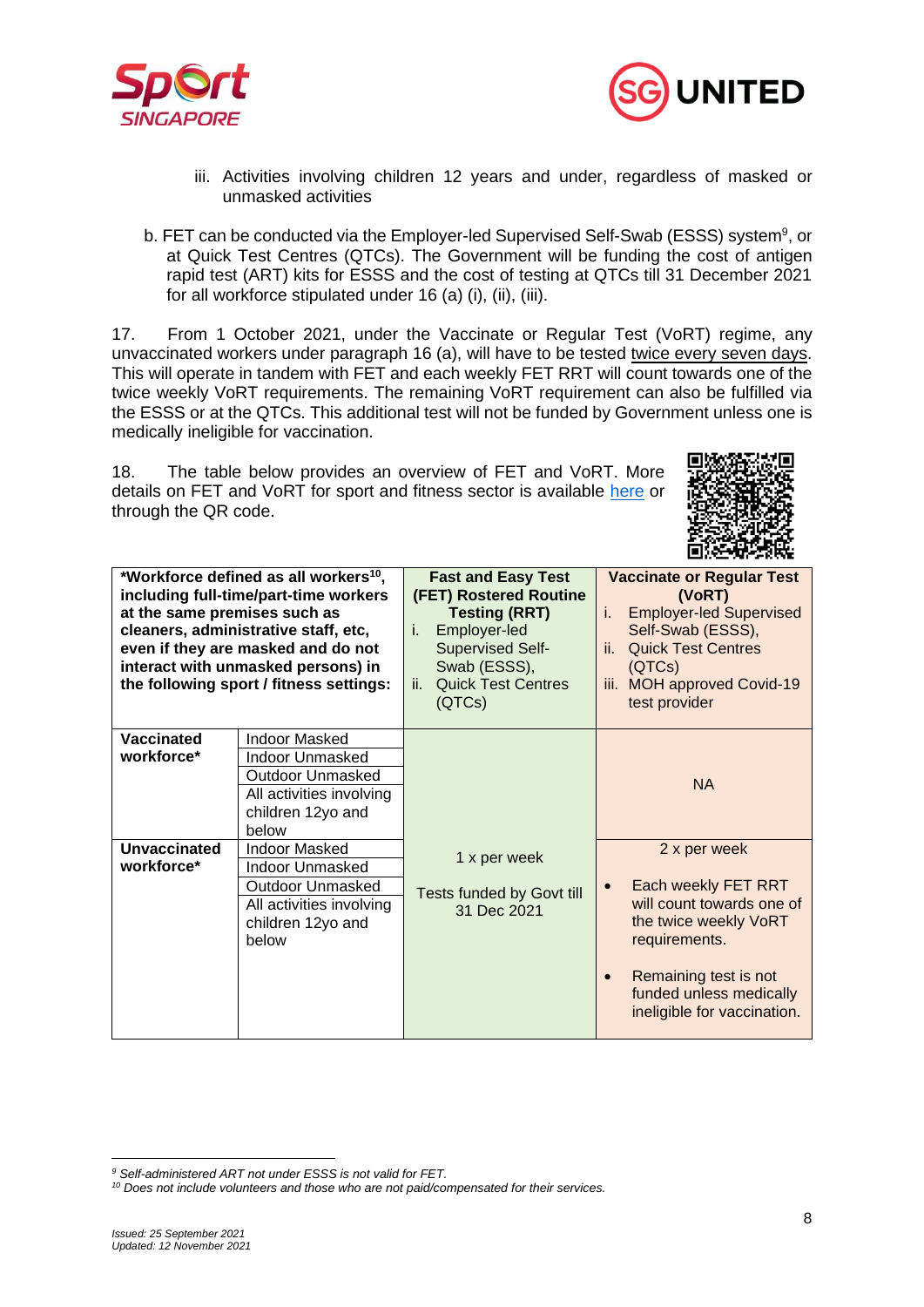



# *TOWARDS A COVID-19 RESILIENT NATION*

19. Singaporeans are urged to remain vigilant and observe safe distancing measures in place to minimise community transmissions. We all have a part to play in keeping COVID-19 at bay, and protect ourselves and our loved ones.

20. Government agencies will be conducting inspections. Enforcement action(s) under the COVID-19 (Temporary Measures) Act and the Infectious Diseases Act will be taken against businesses or individuals who fail to comply with safe management measures.

21. For the latest updates on COVID-19 for sport and physical exercise & activity, please visit [https://www.sportsingapore.gov.sg/Newsroom/Media-Releases.](https://www.sportsingapore.gov.sg/Newsroom/Media-Releases) For queries, members of the public can email the Sport Singapore QSM at<https://members.myactivesg.com/feedback> or call 1800-344-1177 during office hours (Mondays to Fridays, 9.00am to 6.00pm).

22. This guidance supersedes all advisories issued by Sport Singapore before this date.

- End -